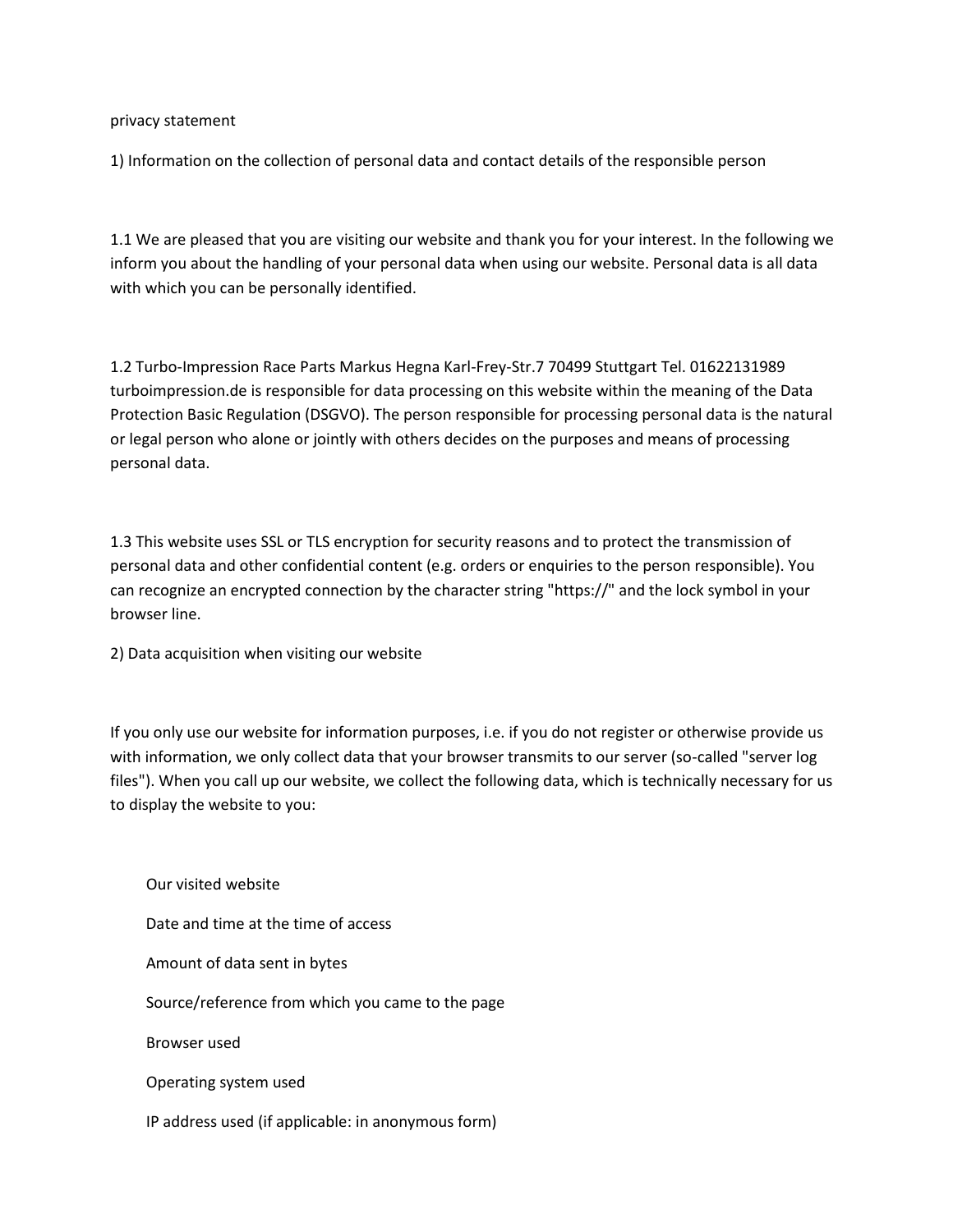Processing is carried out in accordance with Art. 6 Para. 1 lit. f DSGVO on the basis of our legitimate interest in improving the stability and functionality of our website. The data will not be passed on or used in any other way. However, we reserve the right to subsequently check the server log files if there are concrete indications of illegal use.

3) Cookies

In order to make visiting our website attractive and to enable the use of certain functions, we use so-called cookies on various pages. These are small text files that are stored on your end device. Some of the cookies we use are deleted after the end of the browser session, i.e. after closing your browser (so-called session cookies). Other cookies remain on your end device and enable us or our partner companies (cookies from third parties) to recognize your browser during your next visit (persistent cookies). If cookies are set, they collect and process certain user information such as browser and location data as well as IP address values to an individual extent. Persistent cookies are automatically deleted after a specified period, which may vary depending on the cookie.

In some cases, cookies are used to simplify the ordering process by saving settings (e.g. remembering the contents of a virtual shopping basket for a later visit to the website). If personal data are also processed by individual cookies implemented by us, the processing is carried out in accordance with Art. 6 Para. 1 lit. b DSGVO either to implement the contract or in accordance with Art. 6 Para. 1 lit. f DSGVO to safeguard our legitimate interests in the best possible functionality of the website and a customer-friendly and effective design of the page visit.

We may work with advertising partners who help us to make our website more interesting for you. For this purpose, cookies from partner companies are also stored on your hard drive (cookies from third parties) when you visit our website. If we cooperate with the aforementioned advertising partners, you will be informed individually and separately about the use of such cookies and the scope of the information collected in each case within the following paragraphs.

Please note that you can set your browser so that you are informed about the setting of cookies and can decide individually whether to accept them or whether to exclude the acceptance of cookies in certain cases or in general. Each browser differs in the way it manages the cookie settings. This is described in the help menu of each browser, which explains how you can change your cookie settings. These can be found for each browser under the following links: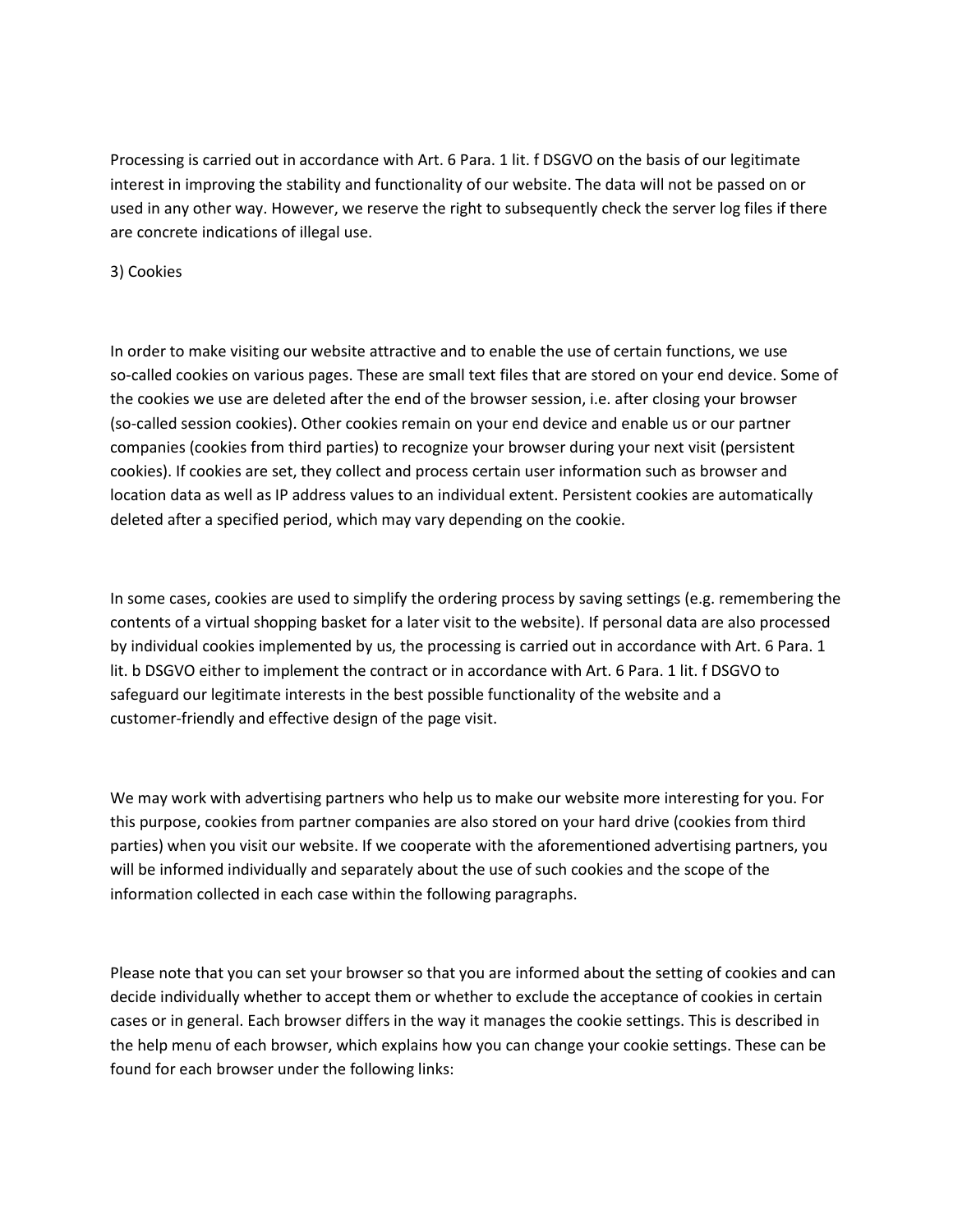Internet Explorer[: https://support.m](https://support.m/) 

Please note that you can set your browser so that you are informed about the setting of cookies and can decide individually whether to accept them or whether to exclude the acceptance of cookies in certain cases or in general. Each browser differs in the way it manages the cookie settings. This is described in the help menu of each browser, which explains how you can change your cookie settings. These can be found for each browser under the following links:

Internet Explorer:

<https://support.microsoft.com/de-de/help/17442/windows-internet-explorer-delete-manage-cookies>

Firefox:<https://support.mozilla.org/de/kb/cookies-erlauben-und-ablehnen>

Chrome:<https://support.google.com/chrome/answer/95647?hl=en&hlrm=en>

Safari[: https://support.apple.com/kb/ph21411?locale=en\\_DE](https://support.apple.com/kb/ph21411?locale=en_DE) 

Opera:<http://help.opera.com/Windows/10.20/de/cookies.html>

Please note that if cookies are not accepted, the functionality of our website may be restricted.

4) How to contact us

Within the scope of contacting us (e.g. via contact form or e-mail), personal data is collected. Which data is collected in the case of a contact form, is apparent from the respective contact form. These data are stored and used exclusively for the purpose of answering your request or for establishing contact and the associated technical administration. The legal basis for processing the data is our legitimate interest in responding to your request pursuant to Art. 6 Para. 1 lit. f DSGVO. If the purpose of your contact is to conclude a contract, the additional legal basis for the processing is Art. 6 para. 1 lit. b DSGVO. Your data will be deleted after final processing of your enquiry; this is the case if it can be inferred from the circumstances that the facts in question have been conclusively clarified and provided that there are no legal storage obligations to the contrary.

5) Data processing when opening a customer account and for contract processing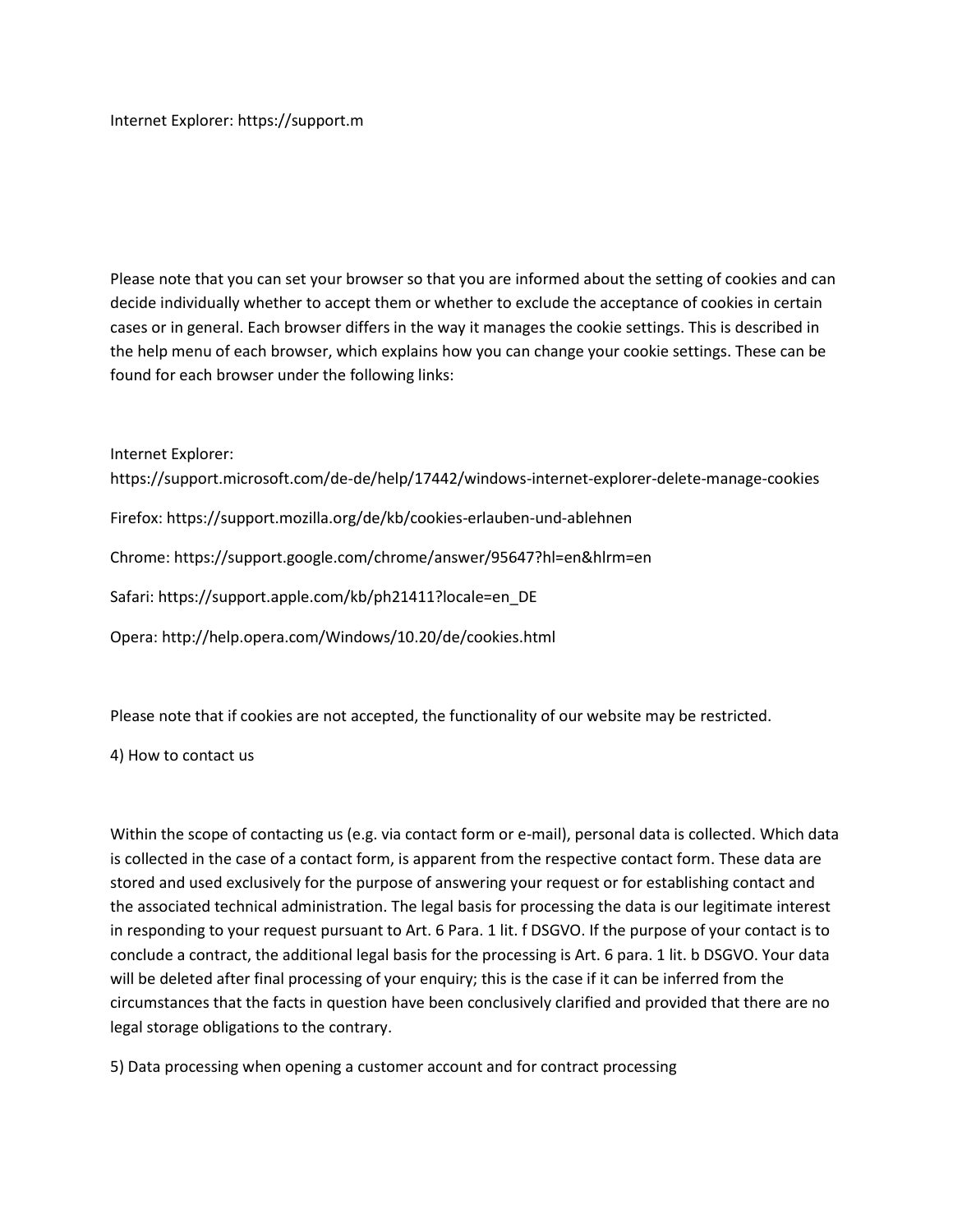Pursuant to Art. 6 Para. 1 lit. b DSGVO, personal data will continue to be collected and processed if you provide it to us for the execution of a contract or when opening a customer account. Which data is collected can be seen from the respective input forms. A deletion of your customer account is possible at any time and can be done by sending a message to the above address of the responsible person. We store and use the data provided by you for contract processing. After complete completion of the contract or deletion of your customer account, your data will be blocked with regard to tax and commercial retention periods and deleted after these periods, unless you have expressly consented to further use of your data or a legally permitted further use of data from our side was reserved, about which we inform you below accordingly.

6) Use of your data for direct marketing purposes

6.1 Subscribing to our e-mail newsletter

If you subscribe to our e-mail newsletter, we will regularly send you information about our offers. Your e-mail address is the only mandatory information for sending the newsletter. The indication of further possibly data is voluntary and is used, in order to be able to address you personally. We use the so-called double opt-in procedure to send the newsletter. This means that we will only send you an e-mail newsletter after you have expressly confirmed that you agree to receive the newsletter. We will then send you a confirmation e-mail in which you will be asked to confirm that you wish to receive newsletters in the future by clicking on an appropriate link.

By activating the confirmation link, you consent to the use of your personal data in accordance with Art. 6 para. 1 lit. a DSGVO. When you register for the newsletter, we store your IP address entered by the Internet Service Provider (ISP) as well as the date and time of registration in order to be able to track any possible misuse of your e-mail address at a later point in time. The data collected by us when you register for the newsletter will be used exclusively for the purposes of advertising in the newsletter. You can unsubscribe from the newsletter at any time via the link provided for this purpose in the newsletter or by sending a corresponding message to the responsible person named at the beginning. After you have unsubscribed, your e-mail address will be immediately deleted from our newsletter distribution list unless you have expressly consented to the further use of your data or unless we reserve the right to make further use of your data which is permitted by law and about which we inform you in this declaration.

7) Data processing for order processing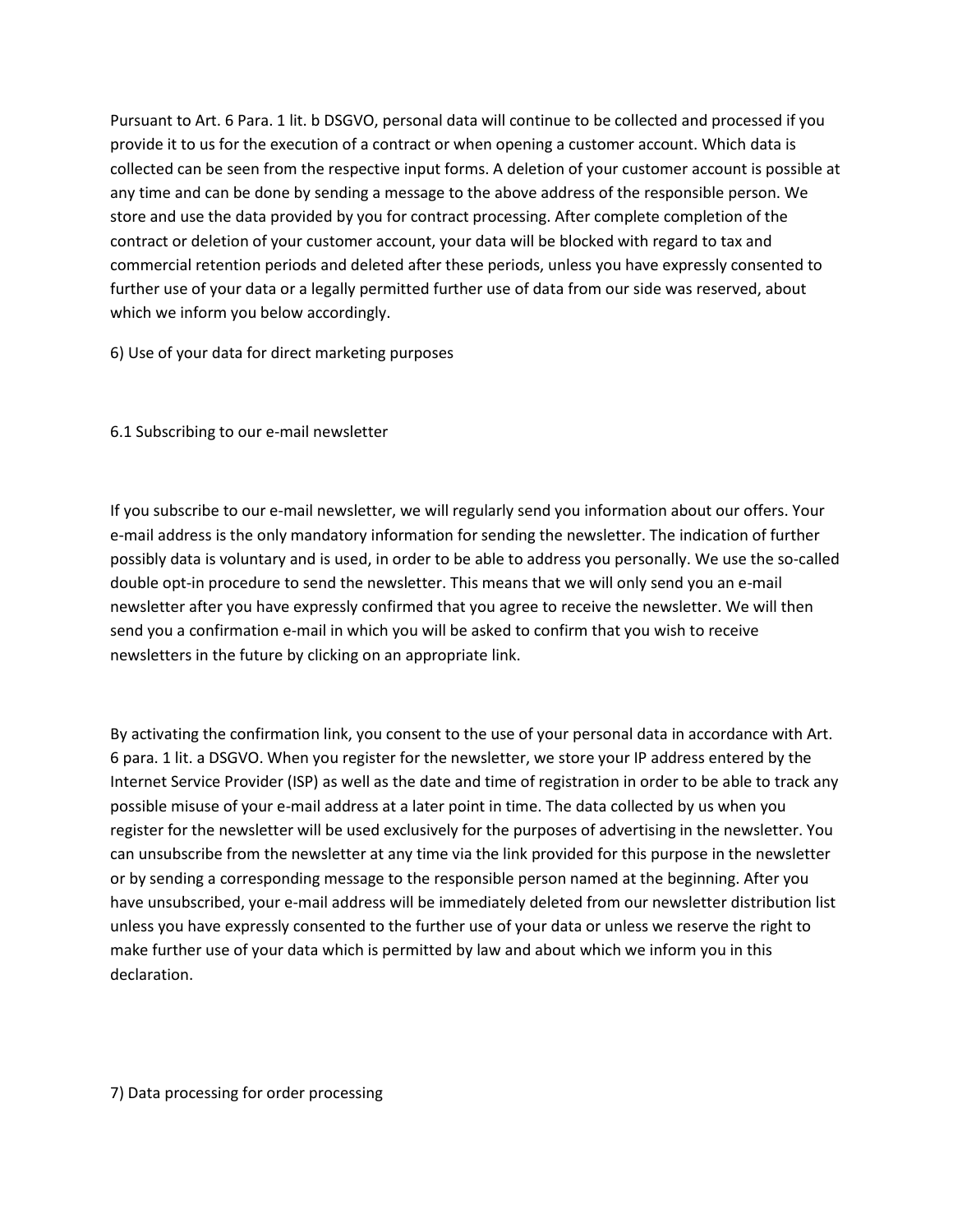7.1 In order to process your order, we work together with the following service provider(s) who support us in whole or in part in the execution of concluded contracts. Certain personal data will be transmitted to these service providers in accordance with the following information.

The personal data collected by us will be passed on to the transport company commissioned with the delivery within the framework of contract processing, insofar as this is necessary for the delivery of the goods. We pass on your payment data to the commissioned credit institution within the scope of payment processing, insofar as this is necessary for payment processing. If payment service providers are used, we inform about this explicitly below. The legal basis for the passing on of the data is here art. 6 Abs. 1 lit. b DSGVO.

7.2 Use of special service providers for order processing and processing

# - Paypal

When paying via PayPal, credit card via PayPal, direct debit via PayPal or - if offered - "purchase on account" or "payment by instalments" via PayPal, we pass on your payment details to PayPal (Europe) S.a.r.l. et Cie, S.C.A., 22-24 Boulevard Royal, L-2449 Luxembourg (hereinafter referred to as "PayPal") within the framework of the payment processing. The transfer takes place in accordance with Art. 6 Para. 1 lit. b DSGVO and only insofar as this is necessary for payment processing.

PayPal reserves the right to carry out a credit check for the payment methods credit card via PayPal, direct debit via PayPal or - if offered - "purchase on account" or "instalment payment" via PayPal. For this purpose, your payment data may be passed on to credit agencies in accordance with Art. 6 Para. 1 lit. f DSGVO on the basis of PayPal's legitimate interest in determining your solvency. PayPal uses the result of the credit assessment with regard to the statistical probability of non-payment for the purpose of deciding on the provision of the respective payment method. The credit report can contain probability values (so-called score values). If score values are included in the result of the credit report, they have their basis in a scientifically recognized mathematical-statistical procedure. Address data, among other things but not exclusively, is included in the calculation of the score values. Please refer to PayPal's data protection declaration for further information on data protection law, including the credit agencies used: <https://www.paypal.com/de/webapps/mpp/ua/privacy-full>

You can object to this processing of your data at any time by sending a message to PayPal. However, PayPal may still be entitled to process your personal data if this is necessary to process your payment in accordance with the contract.

8) Use of Social Media: Social Plugins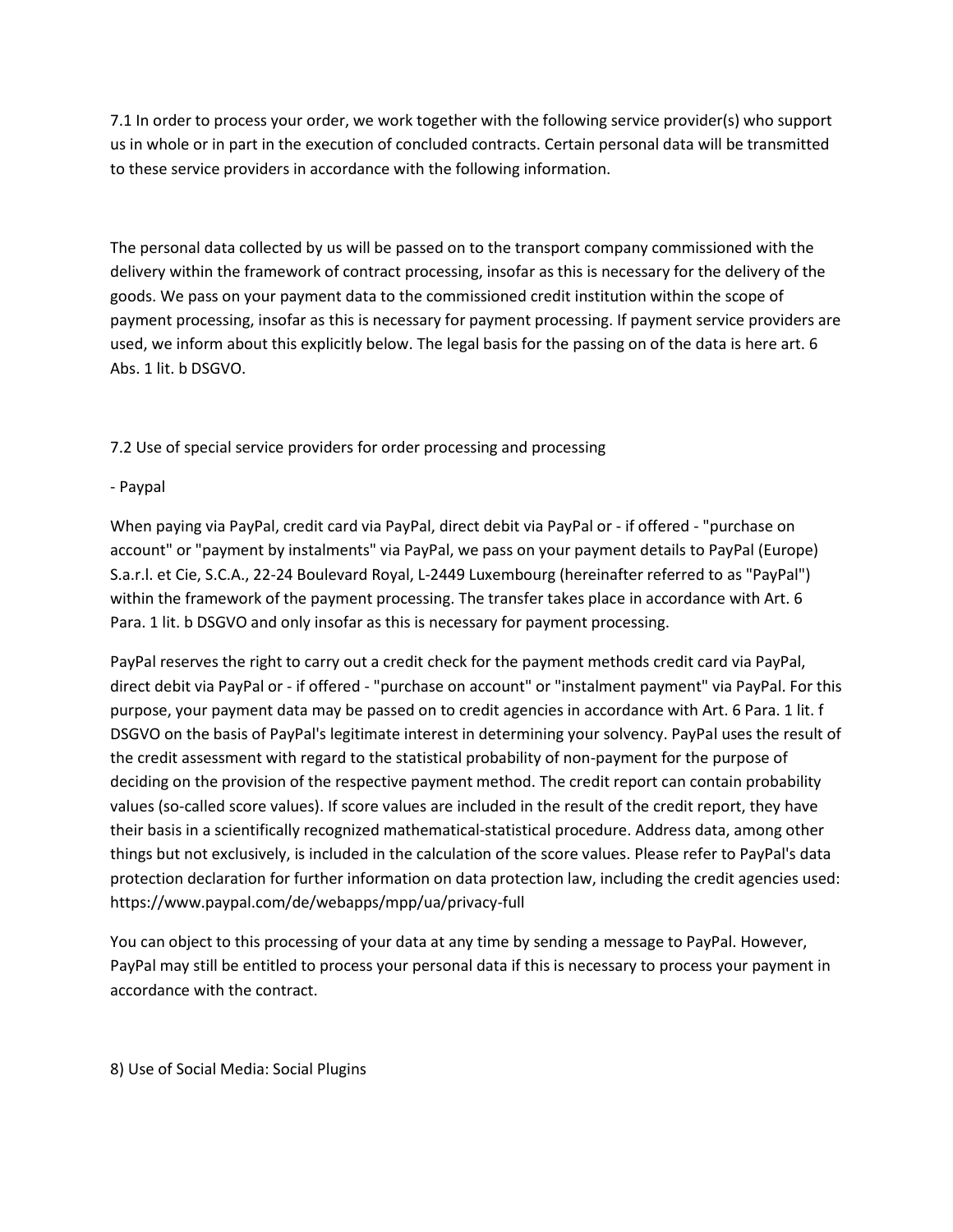8.1 Facebook plugins with Shariff solution

Our website uses so-called social plugins ("plugins") of the social network Facebook, which is operated by Facebook Inc., 1 Hacker Way, Menlo Park, CA 94025, USA ("Facebook").

In order to increase the protection of your data when you visit our website, these buttons are not integrated into the page without restriction as plug-ins, but only using an HTML link. This type of integration ensures that when you access a page on our website that contains such buttons, no connection is established with Facebook's servers. If you click on the button, a new browser window opens and opens the Facebook page where you can interact with the plug-ins on Facebook (if necessary after entering your login data).

Facebook Inc., based in the United States, is certified under the us European Privacy Shield, which ensures compliance with EU privacy standards.

The purpose and scope of the data collection and the further processing and use of the data by Facebook as well as your rights in this regard and setting options to protect your privacy can be found in Facebook's data protection information:<http://www.facebook.com/policy.php>

8.2 Instagram plugin as Shariff solution

Our website uses so-called social plugins ("plugins") of the Instagram online service, which is operated by Instagram LLC, 1601 Willow Rd, Menlo Park, CA 94025, USA ("Instagram").

In order to increase the protection of your data when you visit our website, these buttons are not integrated into the page without restriction as plug-ins, but only using an HTML link. This type of integration ensures that no connection is established with Instagram's servers when you access a page on our website that contains such buttons. When you click the button, it opens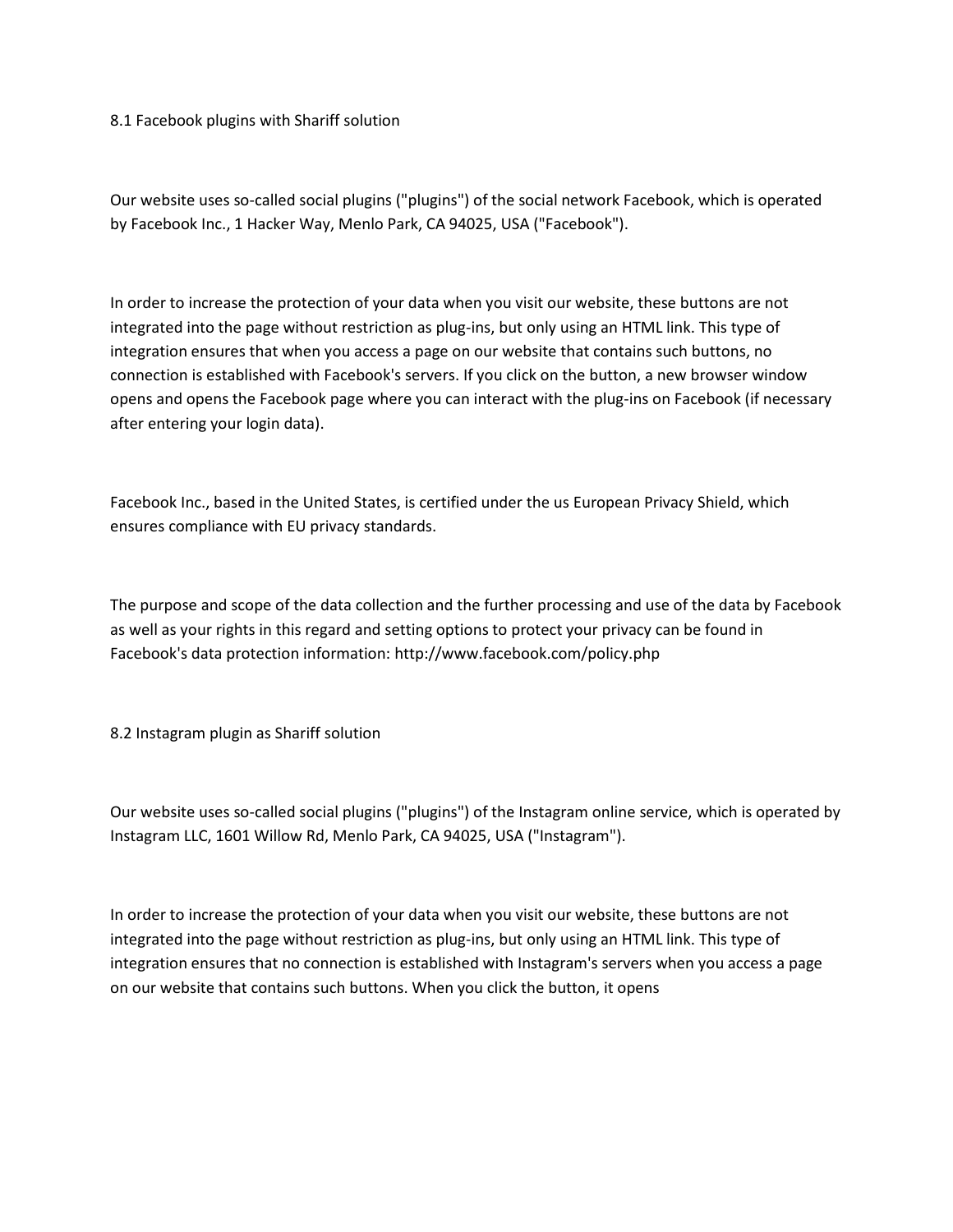In order to increase the protection of your data when you visit our website, these buttons are not integrated into the page without restriction as plug-ins, but only using an HTML link. This type of integration ensures that no connection is established with Instagram's servers when you access a page on our website that contains such buttons. When you click on the button, a new browser window opens and displays Instagram's page, where you can interact with the plugins there (after entering your login information, if applicable).

Instagram LLC., based in the U.S., is certified under the U.S. Privacy Shield Agreement, which ensures compliance with EU privacy standards.

The purpose and scope of the data collection and the further processing and use of the data by Instagram as well as your related rights and privacy settings can be found in Instagram's privacy policy: <https://help.instagram.com/155833707900388/>

8.3 Pinterest Plugin as Shariff Solution

On the pages of the seller so-called Social Plugins ("Plugins") of the social network Pinterest are used, which is operated by Pinterest Inc., 808 Brannan Street, San Francisco, CA, 94103, USA ("Pinterest").

In order to increase the protection of your data when you visit our website, these buttons are not integrated into the page without restriction as plug-ins, but only using an HTML link. This type of integration ensures that when a page of our website containing such buttons is accessed, no connection is established with the servers of Pinterest. If you click on the button, a new browser window opens and opens the Pinterest page, where you can interact with the plugins (if necessary after entering your login data).

The purpose and scope of the data collection and the further processing and use of the data by Pinterest, as well as your rights in this regard and setting options to protect your privacy, can be found in Pinterest's data protection information:<https://about.pinterest.com/de/privacy-policy>

8.4 Twitter plugin as Shariff solution

Our website uses so-called social plug-ins ("plug-ins") of the microblogging service Twitter, which is operated by Twitter Inc., 1355 Market St, Suite 900, San Francisco, CA 94103, USA ("Twitter").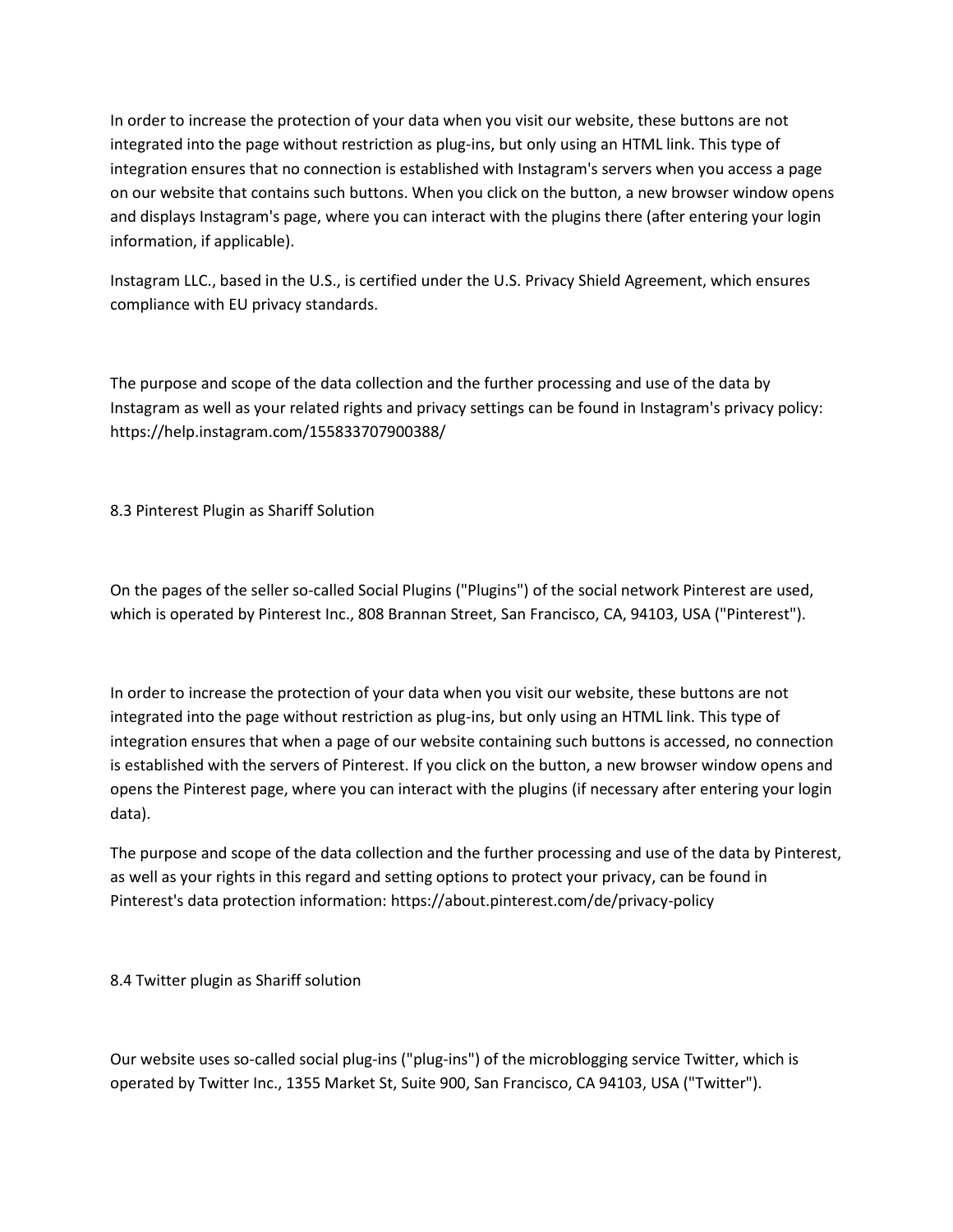In order to increase the protection of your data when you visit our website, these buttons are not integrated into the page without restriction as plug-ins, but only using an HTML link. This type of integration ensures that when you access a page on our website that contains such buttons, you are not connected to Twitter's servers. If you click on the button, a new browser window opens and calls up the Twitter page where you can interact with the plugins there (if necessary after entering your login data).

Twitter Inc. based in the USA is certified for the us European Privacy Shield Agreement, which guarantees compliance with the data protection level applicable in the EU.

The purpose and scope of the data collection and the further processing and use of the data by Twitter as well as your rights in this regard and setting options to protect your privacy can be found in Twitter's data protection information:<https://twitter.com/privacy>

9) Use of Social Media: Videos

Use of Youtube videos

This website uses the Youtube embedding feature to view and play videos from "Youtube", a provider owned by Google LLC, 1600 Amphitheatre Parkway, Mountain View, CA 94043, USA ("Google").

The extended data protection mode is used here, which, according to the provider, only initiates the storage of user information when the video(s) is/are played. If the playback of embedded Youtube videos is started, the provider uses "Youtube" cookies to collect information about user behaviour. According to information provided by "Youtube", these cookies serve, among other things, to collect video statistics, improve user-friendliness and prevent abusive practices. If you are logged in to Google, your information will be directly associated with your account when you click on a video. If you do not want your profile to be associated with YouTube, you must log out before activating the button. Google stores your data (even for users who are not logged in) as user profiles and evaluates them. In particular, such evaluation is carried out in accordance with Art. 6 para. 1 lit.f DSGVO on the basis of Google's legitimate interests in the display of personalised advertising, market research and/or the design of its website to meet requirements. You have the right to object to the creation of these user profiles, whereby you must contact YouTube to exercise this right.

Irrespective of any reproduction of the embedded videos, a connection to the Google "DoubleClick" network is established each time this website is accessed, which can trigger further data processing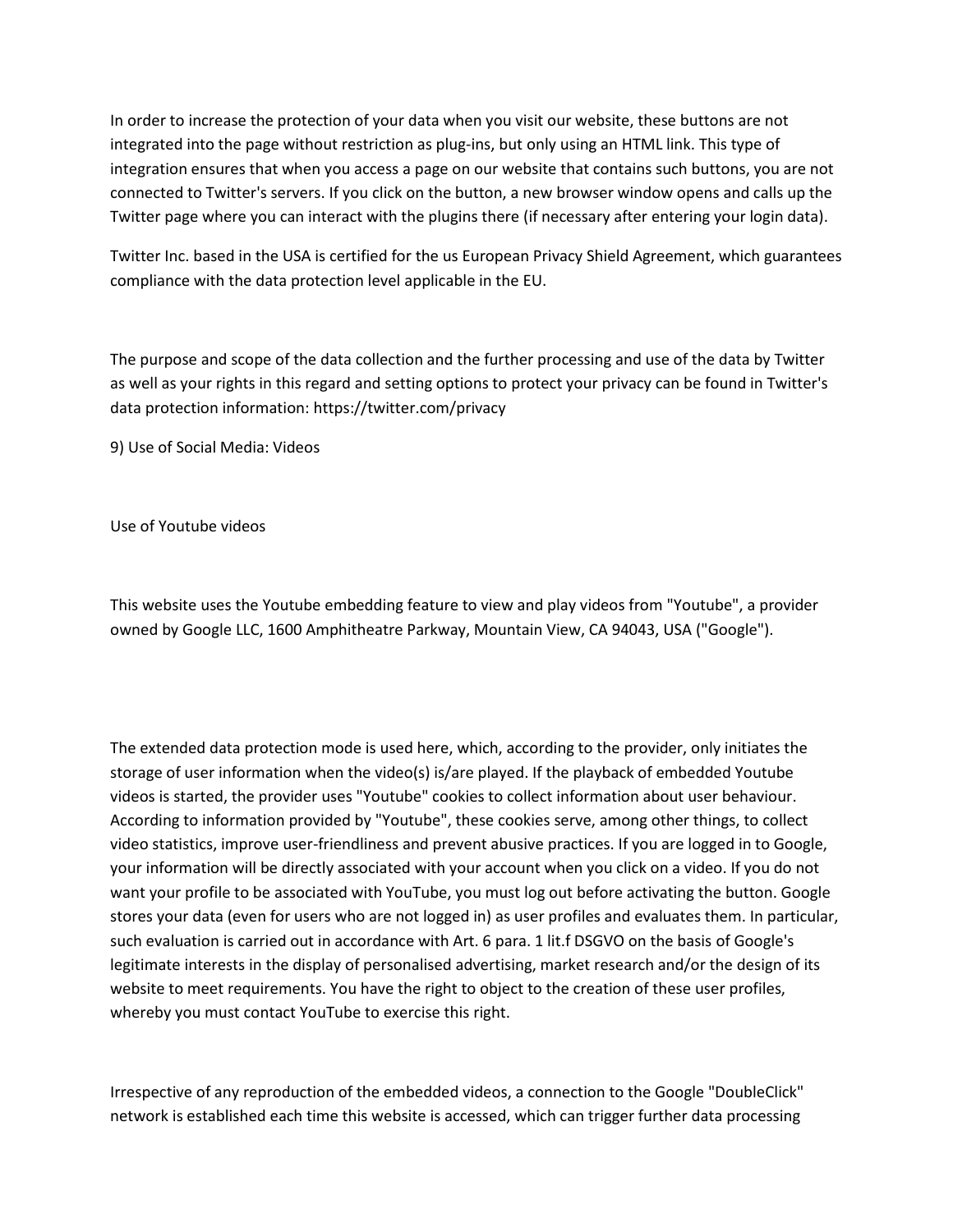operations without our influence.

Google LLC, located in the United States, is certified under the us European Privacy Shield Agreement, which ensures compliance with EU privacy standards.

Further information on data protection at "YouTube" can be found in the provider's data protection declaration at:<https://www.google.de/intl/de/policies/privacy>

10) Online marketing

Use of Google AdWords Conversion Tracking

This website uses the online advertising program "Google AdWords" and, as part of Google AdWords, the conversion tracking of Google LLC, 1600 Amphitheatre Parkway, Mountain View, CA 94043, USA ("Google"). We use the services of Google Adwords to draw attention to our attractive offers with the help of advertising media (so-called Google Adwords) on external websites. In relation to the data of the advertising campaigns, we can determine how successful the individual advertising measures are. In doing so, we pursue the interest of showing you advertising that is of interest to you, of making our website more interesting for you and of achieving a fair calculation of advertising costs.

The conversion tracking cookie is set when a user clicks on an AdWords ad placed by Google. Cookies are small text files that are stored on your computer system. These cookies usually lose their validity after 30 days and are not used for personal identification. If the user visits certain pages of this website and the cookie has not expired, Google and we may recognize that the user clicked on the ad and was directed to that page. Each Google AdWords customer receives a different cookie. As a result, cookies cannot be tracked through AdWords customer websites. The information collected from the Conversion cookie is used to generate conversion statistics for AdWords customers who have opted for Conversion Tracking. Customers will know the total number of users who clicked on their ad and were directed to a page with a conversion tracking tag. However, they will not receive information that personally identifies users. If you do not want to participate in tracking, you can block this use by turning off the Google Conversion Tracking cookie in your Internet browser under User Preferences. You will then not be included in the conversion tracking statistics. We use Google Adwords because of our legitimate interest in targeted advertising pursuant to Art. 6 Para. 1 lit. f DSGVO.

Google LLC, headquartered in the USA, is certified for the us-European data protection agreement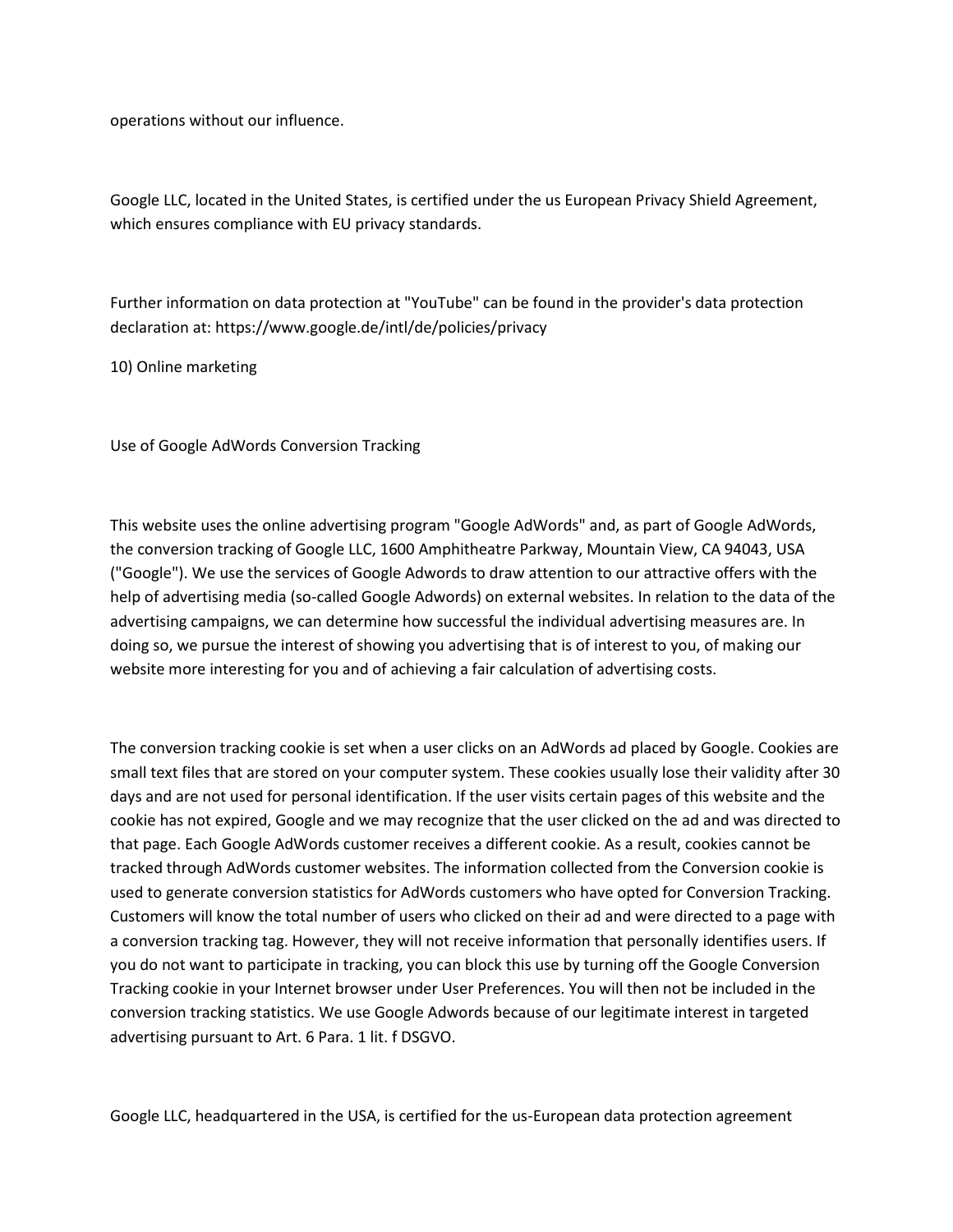"Privacy Shield", which guarantees compliance with the data protection level applicable in the EU.

Further information about Google's data protection regulations can be found at the following Internet address:<http://www.google.de/policies/privacy/>

You can permanently deactivate cookies for ad preferences by preventing them by making the appropriate settings in your browser software or by downloading and installing the browser plug-in available at the following link:

<http://www.google.com/settings/ads/plugin?hl=en>

Please note that if you have deactivated the use of cookies, certain functions of this website may not be available or may only be available to a limited extent.

11) Web Analytics

11.1 Google (Universal) Analytics

- Google Universal Analytics

This website uses Google Analytics, a web analytics service provided by Google LLC, 1600 Amphitheatre Parkway, Mountain View, CA 94043, USA ("Google"). Google Analytics uses "cookies", which are text files placed on your computer, to help the website analyze how users use the site. The information generated by the cookie about your use of the website (including your abbreviated IP address) will generally be transmitted to and stored by Google on servers in the United States.

This website uses Google Analytics exclusively with the extension "\_anonymizeIp()", which ensures an anonymization of the IP address by shortening and excludes a direct personal reference. By the extension your IP address is shortened by Google within member states of the European Union or in other contracting states of the Agreement on the European Economic Area before. Only in exceptional cases is the full IP address transmitted to a Google server in the USA and shortened there. In these exceptional cases, this processing takes place in accordance with Art. 6 Para. 1 lit. f DSGVO on the basis of our justified interest in the statistical analysis of user behaviour for optimisation and marketing purposes.

On our behalf, Google will use this information to evaluate your use of the website, compile reports on website activity and provide other services to us relating to website activity and internet usage. The IP address transmitted by your browser as part of Google Analytics is not combined with other data from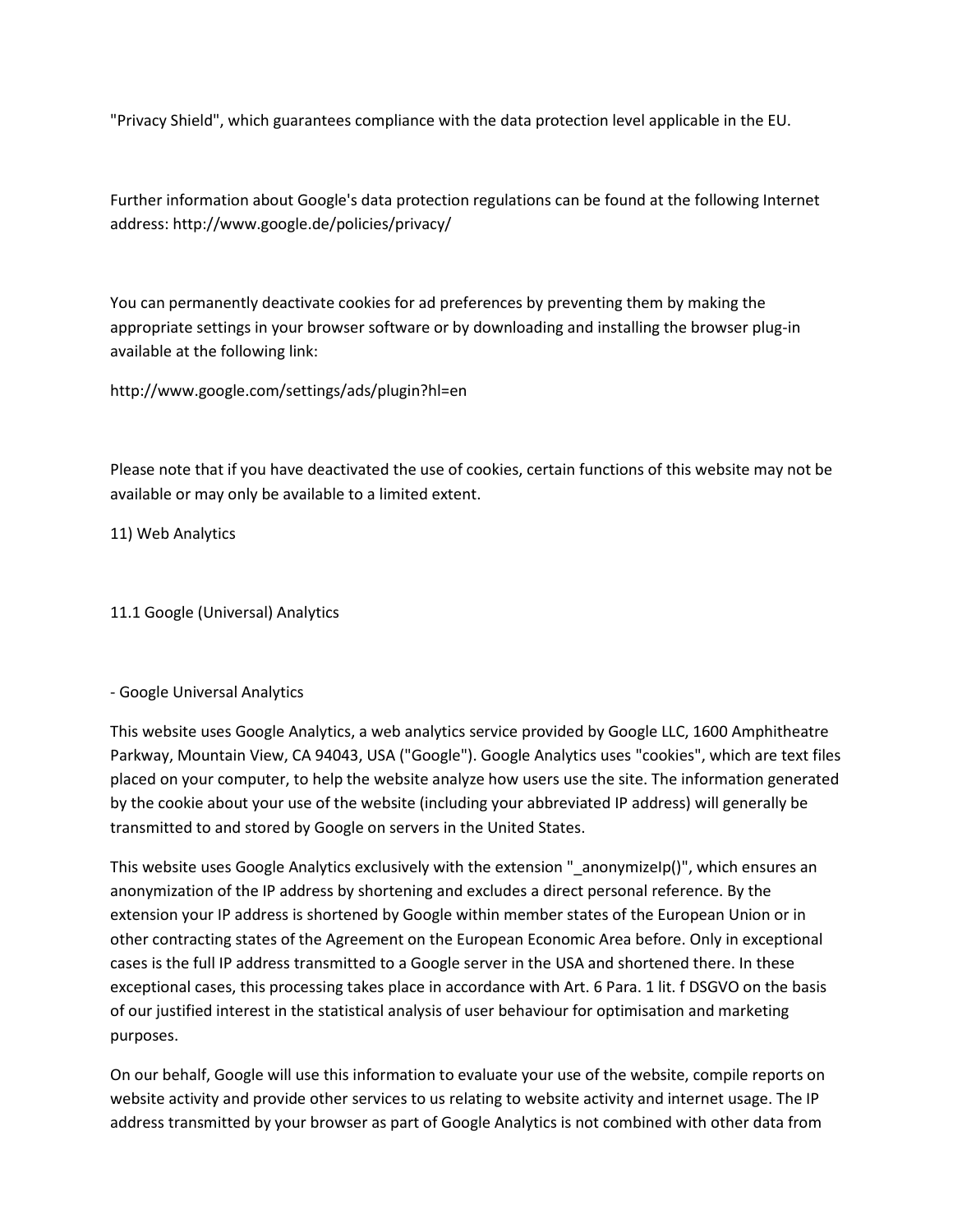### Google.

You may refuse the use of cookies by selecting the appropriate settings on your browser, however please note that if you do this you may not be able to use the full functionality of this website. You can also prevent Google from collecting the data generated by the cookie and related to your use of the website (including your IP address) and Google from processing this data by downloading and installing the browser plugin available under the following link:

# <http://tools.google.com/dlpage/gaoptout?hl=en>

As an alternative to the browser plug-in or within browsers on mobile devices, please click the following link to set an opt-out cookie that will prevent Google Analytics from collecting cookies from this site in the future (this opt-out cookie only works in this browser and only for this domain, delete your cookies in this browser, you must click this link again): Disable Google Analytics

Google LLC, headquartered in the USA, is certified for the us-European privacy agreement "Privacy Shield", which ensures compliance with the data protection level applicable in the EU.

This website also uses Google Analytics for a cross-device analysis of visitor flows, which is carried out using a user ID. You can deactivate the cross-device analysis of your use in your customer account under "My data", "Personal data".

For more information on how Google Analytics uses user data, please refer to Google's privacy policy: <https://support.google.com/analytics/answer/6004245?hl=en>

### Facebook Custom Audience via the Pixel Method

This website uses the "Facebook pixel" of Facebook Inc., 1 Hacker Way, Menlo Park, CA 94025, USA ("Facebook"). If explicit consent is given, it can be used to track the behavior of users after they have seen or clicked on a Facebook ad. This process is used to evaluate the effectiveness of Facebook advertisements for statistical and market research purposes and may help optimize future advertising efforts.

The data collected is anonymous to us, so it does not allow us to identify users. However, the data is stored and processed by Facebook so that a connection to the respective user profile is possible and Facebook can use the data for its own advertising purposes in accordance with the Facebook Data Usage Guidelines [\(https://www.facebook.com/about/privacy/\)](https://www.facebook.com/about/privacy/). You may enable Facebook and its affiliates to serve advertisements on and off Facebook. A cookie may also be stored on your computer for these purposes. These processing operations will only take place if you have given your express consent in accordance with Art. 6 Para. 1 lit. a DSGVO.

Consent to the use of the Facebook pixel may only be given by users who are older than 13 years of age. If you are younger, please ask your legal guardian for permission.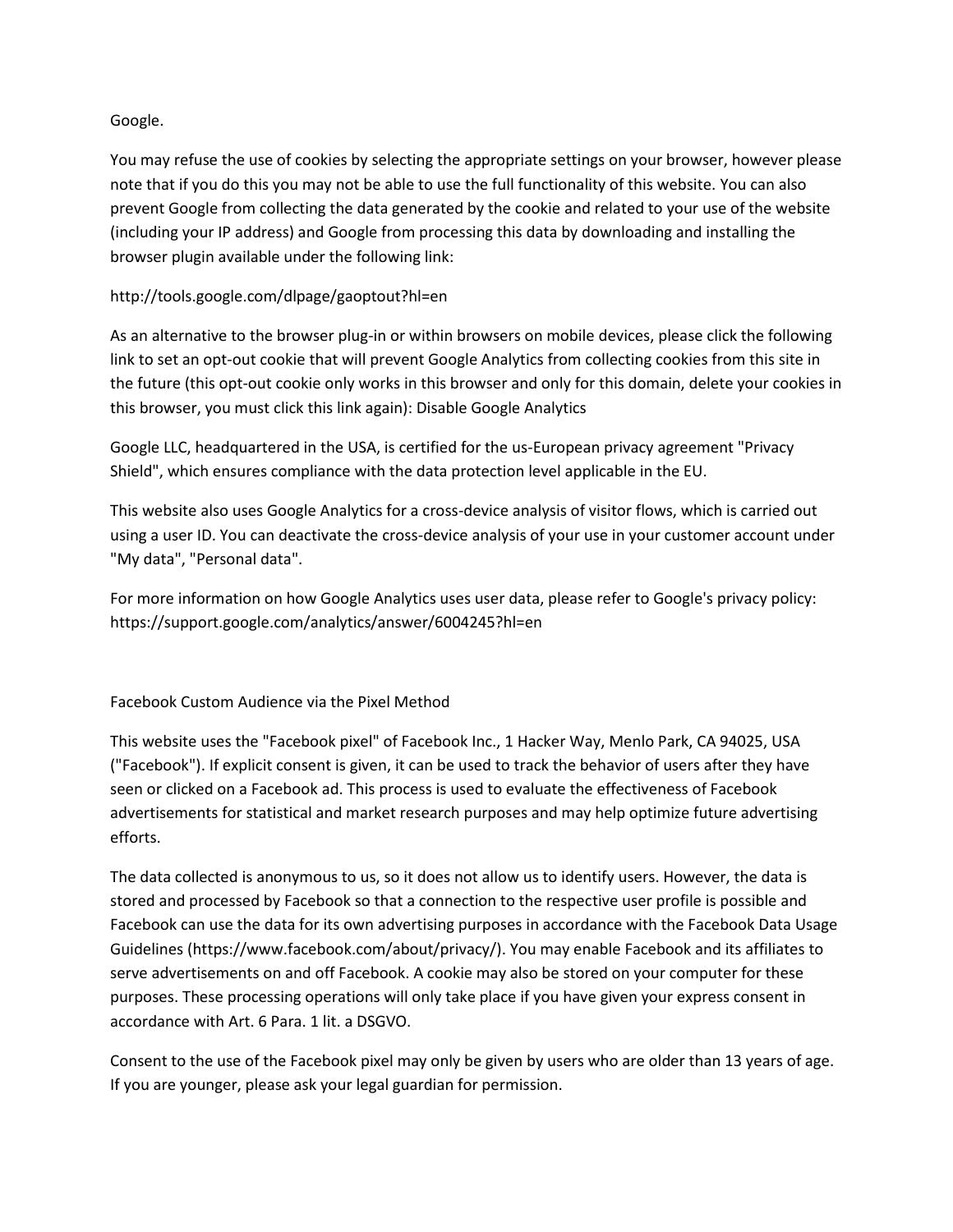Facebook Inc., headquartered in the USA, is certified for the u.s. Privacy Shield Agreement, which ensures compliance with the data protection level applicable in the EU.

To deactivate the use of cookies on your computer, you can set your Internet browser so that cookies can no longer be stored on your computer in the future or cookies that have already been stored are deleted. Disabling all cookies may, however, mean that some functions on our Internet pages can no longer be executed. You can also deactivate the use of cookies by third-party providers such as Facebook on the following website of the Digital Advertising Alliance:<http://www.aboutads.info/choices/>

# Google AdWords Remarketing

Our website uses the functions of Google AdWords Remarketing, hereby we advertise this website in the Google search results, as well as on third party websites. The provider is Google LLC, 1600 Amphitheatre Parkway, Mountain View, CA 94043, USA ("Google"). To this end, Google places a cookie in the browser of your terminal device, which automatically enables interest-based advertising using a pseudonymous cookie ID and based on the pages you visit. Processing is based on our legitimate interest in the optimal marketing of our website in accordance with Art. 6 Para. 1 lit. f DSGVO.

Further data processing will only take place if you have agreed to Google linking your Internet and app browser history to your Google account and using information from your Google account to personalise advertisements you view on the web. In this case, if you are logged into Google during your visit to our website, Google will use your information in conjunction with Google Analytics data to create and define target audience lists for cross-device remarketing. Google will temporarily link your personal data to Google Analytics data in order to create target groups.

You can permanently disable the setting of cookies for ad preferences by downloading and installing the browser plug-in available from the following link:<https://www.google.com/settings/ads/onweb/>

Alternatively, you can contact the Digital Advertising Alliance at the Internet address www.aboutads.info to find out about the setting of cookies and configure your settings. Finally, you can set your browser so that you are informed about the setting of cookies and decide individually whether to accept them or whether to exclude the acceptance of cookies in certain cases or in general. If cookies are not accepted, the functionality of our website may be restricted.

Google LLC, headquartered in the USA, is certified for the us European Privacy Shield Agreement, which ensures compliance with the data protection level applicable in the EU.

Further information and the data protection regulations regarding advertising and Google can be found here:

<http://www.google.com/policies/technologies/ads/>

13) Tools and Miscellaneous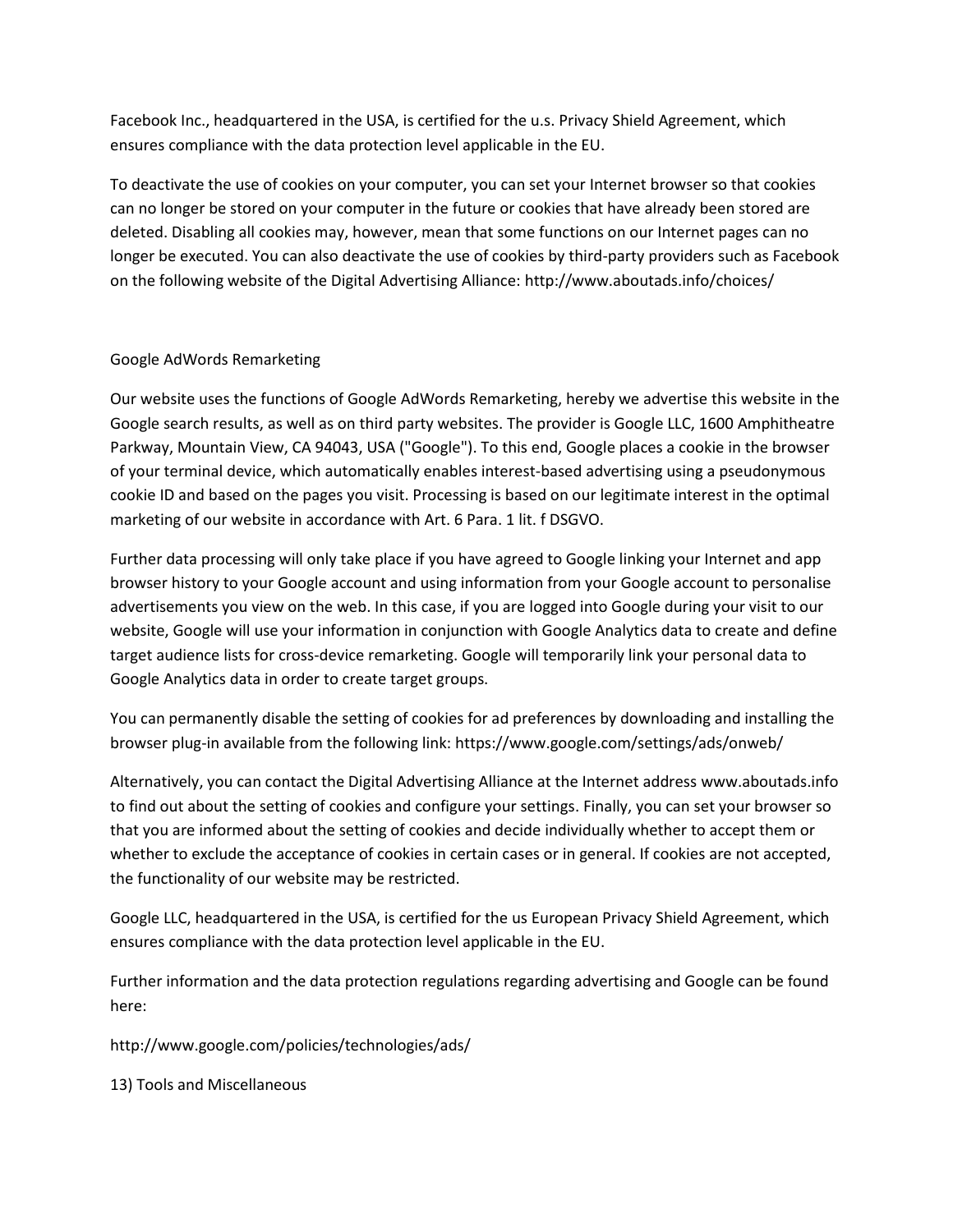Google Web Fonts

This site uses web fonts, provided by Google LLC, 1600 Amphitheatre Parkway, Mountain View, CA 94043, USA ("Google"), for the uniform display of fonts. When you access a page, your browser loads the web fonts you need into its browser cache to display text and fonts correctly.

To do this, the browser you are using must connect to Google's servers. This enables Google to know that your IP address has been used to access our website. The use of Google Web Fonts is in the interest of a uniform and appealing presentation of our online services. This constitutes a legitimate interest within the meaning of Art. 6 para. 1 lit. f DSGVO. If your browser does not support web fonts, a standard font will be used by your computer.

Google LLC, headquartered in the USA, is certified for the us-European data protection agreement "Privacy Shield", which guarantees compliance with the data protection level applicable in the EU.

More information about Google Web Fonts can be found at<https://developers.google.com/fonts/faq> and in Google's privacy policy:<https://www.google.com/policies/privacy/>

14) Rights of the data subject

14.1 The applicable data protection law grants you comprehensive data subject rights (information and intervention rights) vis-à-vis the person responsible with regard to the processing of your personal data, about which we will inform you below:

 Right of access pursuant to Art. 15 DSGVO: In particular, you have a right of access to your personal data processed by us, the processing purposes, the categories of personal data processed, the recipients or categories of recipients to whom your data have been or will be disclosed, the planned storage period or the planned storage period. the criteria for determining the storage period, the existence of a right to rectification, deletion, restriction of processing, objection to processing, complaint to a supervisory authority, the origin of your data if it has not been collected by us from you, the existence of automated decision-making including profiling and, where applicable, meaningful information about the logic involved and the scope and desired effects of such processing concerning you, as well as your right to be informed of the guarantees pursuant to Art. 46 DSGVO in the event of transfer of your data to third countries;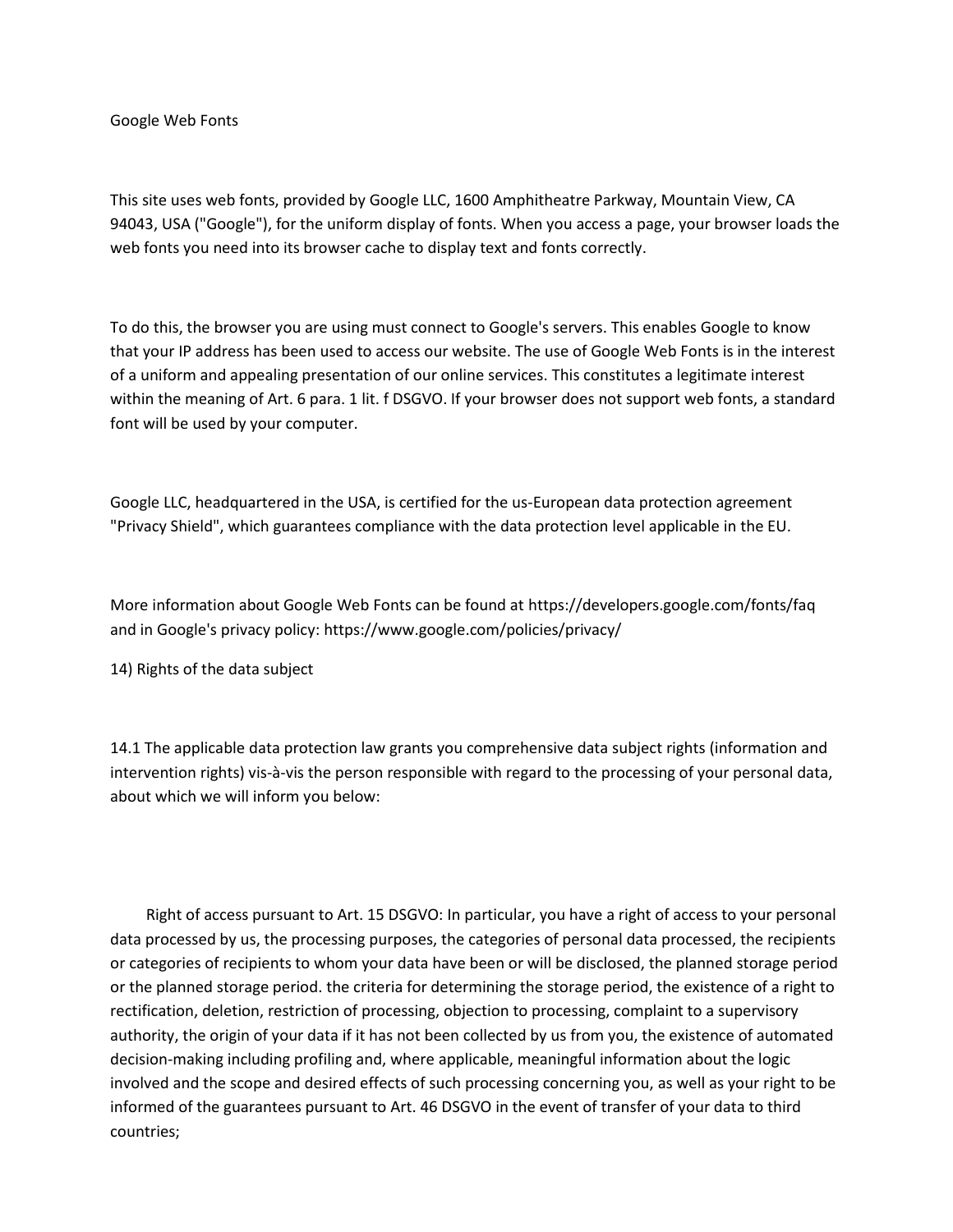Right of rectification pursuant to Art. 16 DSGVO: You have the right to have inaccurate data concerning you rectified without delay and/or your incomplete data stored by us completed;

 Right of deletion pursuant to Art. 17 DSGVO: You have the right to demand the deletion of your personal data if the conditions of Art. 17 para. 1 DSGVO are met. However, this right does not exist in particular if the processing is necessary for the exercise of the right to freedom of expression and information, to fulfil a legal obligation, for reasons of public interest or for the assertion, exercise or defence of legal claims;

 Right to limitation of processing pursuant to Art. 18 DSGVO: You have the right to demand limitation of processing of your personal data as long as the correctness of your data, which you dispute, is verified, if you refuse to delete your data due to inadmissible data processing and instead demand limitation of processing of your data, if you need your data to assert, exercise or defend legal claims after we no longer need this data after achieving the purpose or if you have lodged an objection due to reasons of your particular situation, as long as it is not yet known whether our justified reasons prevail;

 Right to information pursuant to Art. 19 DSGVO: If you have asserted the right to rectification, cancellation or limitation of processing to the data controller, the data controller is obliged to notify all recipients to whom the personal data concerning you have been disclosed of this rectification, cancellation or limitation of processing, unless this proves impossible or involves a disproportionate effort. You have the right to be informed of such recipients.

 Right to data transfer in accordance with Art. 20 DSGVO: You have the right to receive the personal data you have provided to us in a structured, common and machine-readable format or to request that it be transferred to another responsible person, insofar as this is technically feasible;

 Right to revoke consent granted pursuant to Art. 7 (3) DSGVO: You have the right to revoke consent once granted for the processing of data at any time with effect for the future. In the event of revocation, we will immediately delete the data concerned unless further processing can be based on a legal basis for processing without consent. The revocation of the consent does not affect the legality of the processing carried out on the basis of the consent up to the revocation;

 Right of appeal pursuant to Art. 77 DSGVO: If you are of the opinion that the processing of your personal data violates the DSGVO, you have the right - without prejudice to any other administrative or judicial remedy - to lodge a complaint with a supervisory authority, in particular in the Member State of your place of residence, your place of work or the place where the alleged violation occurred.

14.2 RIGHT OF APPEAL

IF WE PROCESS YOUR PERSONAL DATA AS PART OF A WEIGHING OF INTERESTS ON THE BASIS OF OUR PREDOMINANTLY LEGITIMATE INTEREST, YOU HAVE THE RIGHT AT ANY TIME TO OBJECT TO SUCH PROCESSING WITH EFFECT FOR THE FUTURE FOR REASONS ARISING FROM YOUR PARTICULAR